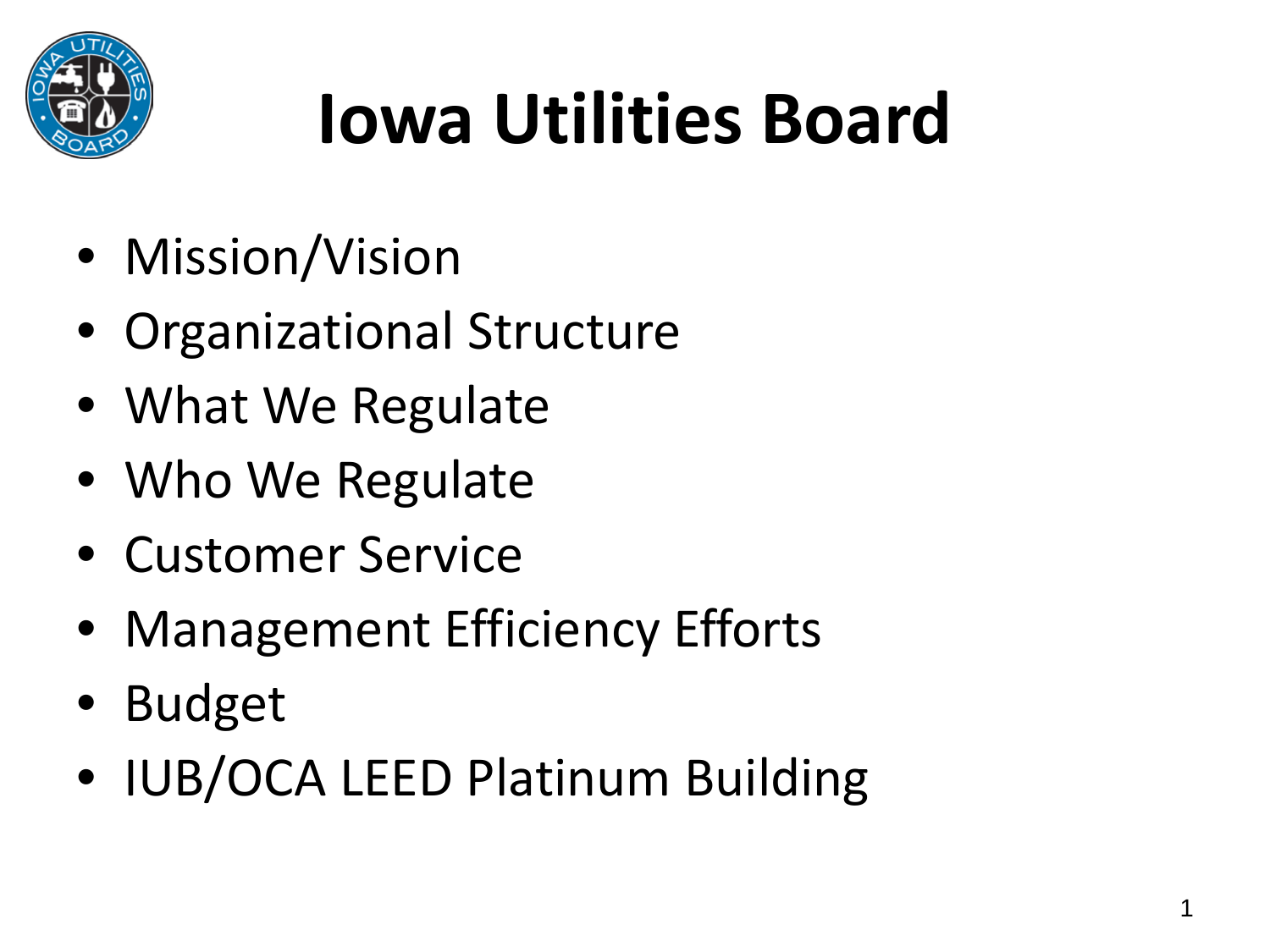

### **Mission/Vision**

**Mission:** The Iowa Utilities Board regulates utilities to ensure that reasonably priced, reliable, environmentally responsible, and safe utility services are available to all Iowans.

**Vision:** The Iowa Utilities Board is valued as the regulatory expert and solutionsoriented partner in electric, natural gas, and telecommunications issues.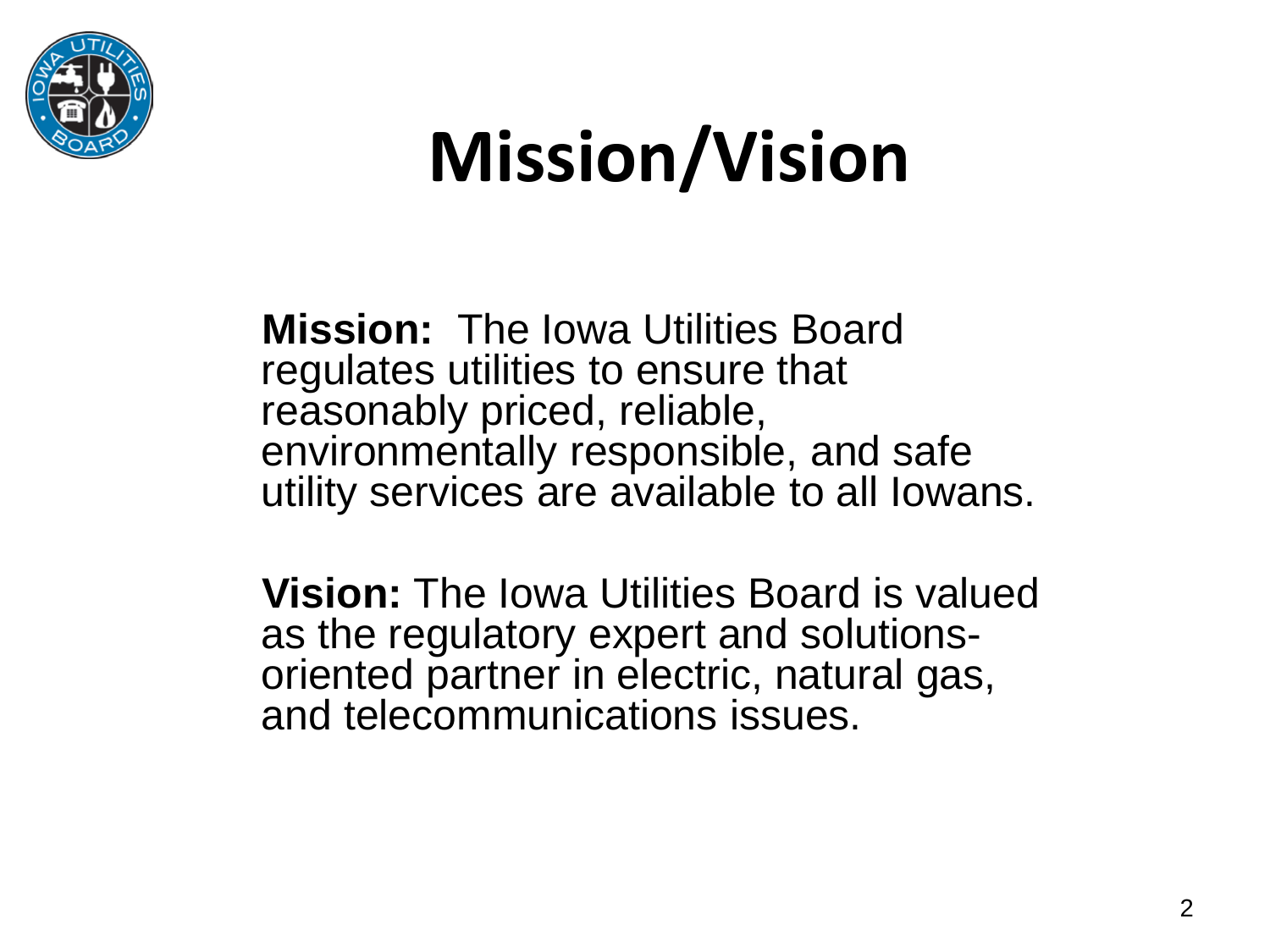

### **Iowa Utilities Board**

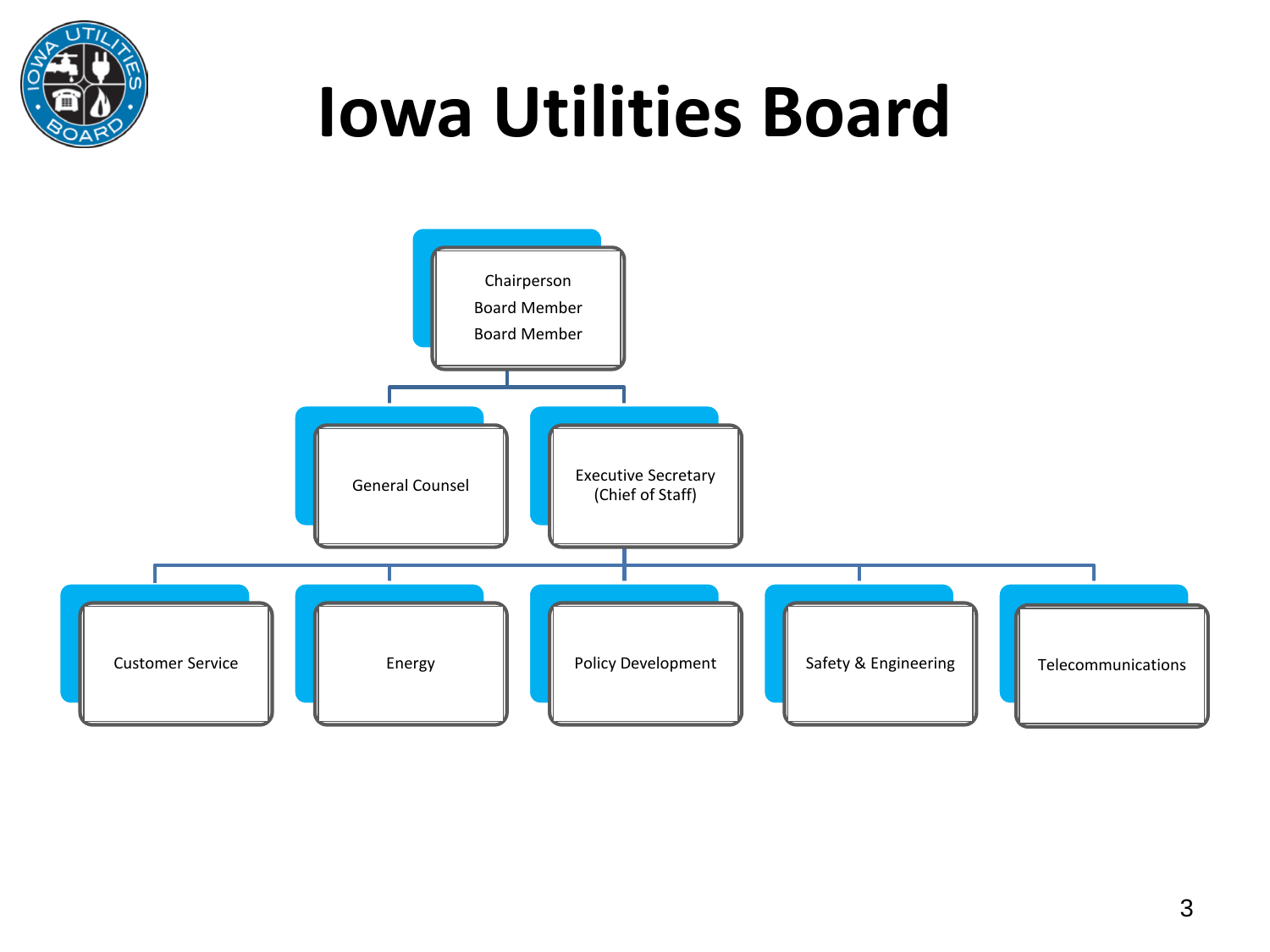

#### **What We Regulate**

- Electricity
	- IOUs for rates, service, safety, and disconnection
	- RECs for service, safety, and disconnection
	- Municipal utilities for safety and disconnection
	- Certify electric power generation (>25MW)
	- Grant electric transmission franchises (>69kV)
- Gas
	- IOUs for rates, service, safety and engineering standards, and disconnection
	- RECs for service, safety, and disconnection
	- Municipal utilities for safety and disconnection
	- Permitting and safety of intrastate pipelines
- **Telecommunications** 
	- All local exchange carriers for local exchange service quality and intrastate access services
	- Long distance and wireless carriers not regulated
- Water
	- One investor-owned water utility for rates and service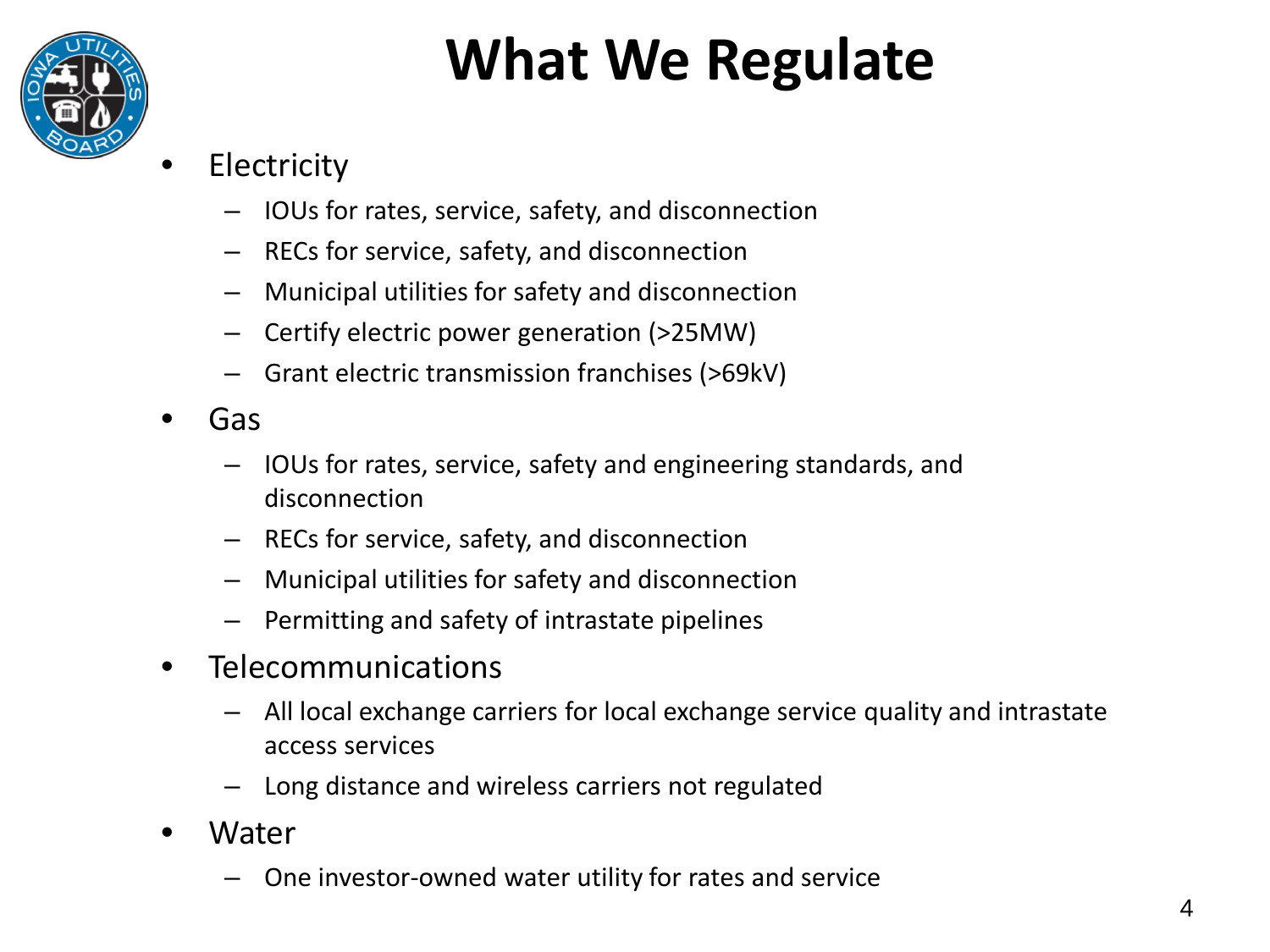

### **Who We Regulate (Gas, Electric, Water, Telephone)**

- 2 Investor-Owned Electric Utilities
- 136 Municipal Electric Utilities
- 45 Rural Electric Cooperatives
- 4 Investor-Owned Natural Gas Utilities
- 51 Municipal Gas Utilities
- 3 Large Local Exchange Carriers of Telecom **Services**
- 260 Independent and Competitive Local Exchange Service Providers of Telecom Services
- 1 Investor-Owned Water Utility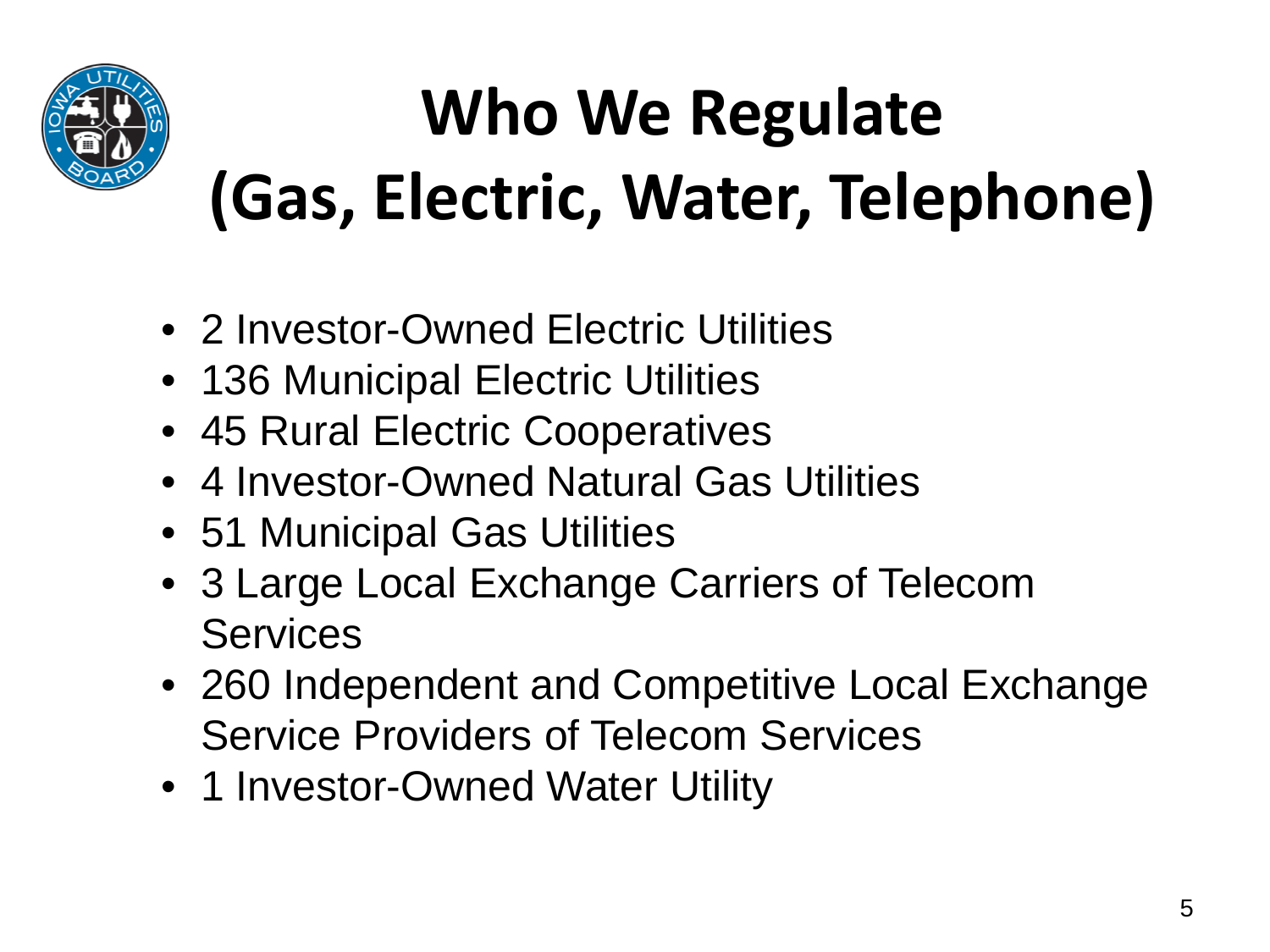

#### **Customer Service**

- About 4,500 customer initiated contacts in 2011
	- Includes about 500 written complaints, whether webbased, emailed, or mailed
- We can help with
	- Billing disputes
	- Slamming and cramming complaints
	- Nonpayment of bills
	- Disconnection
	- Deceptive practices
	- Winter moratorium and low-income assistance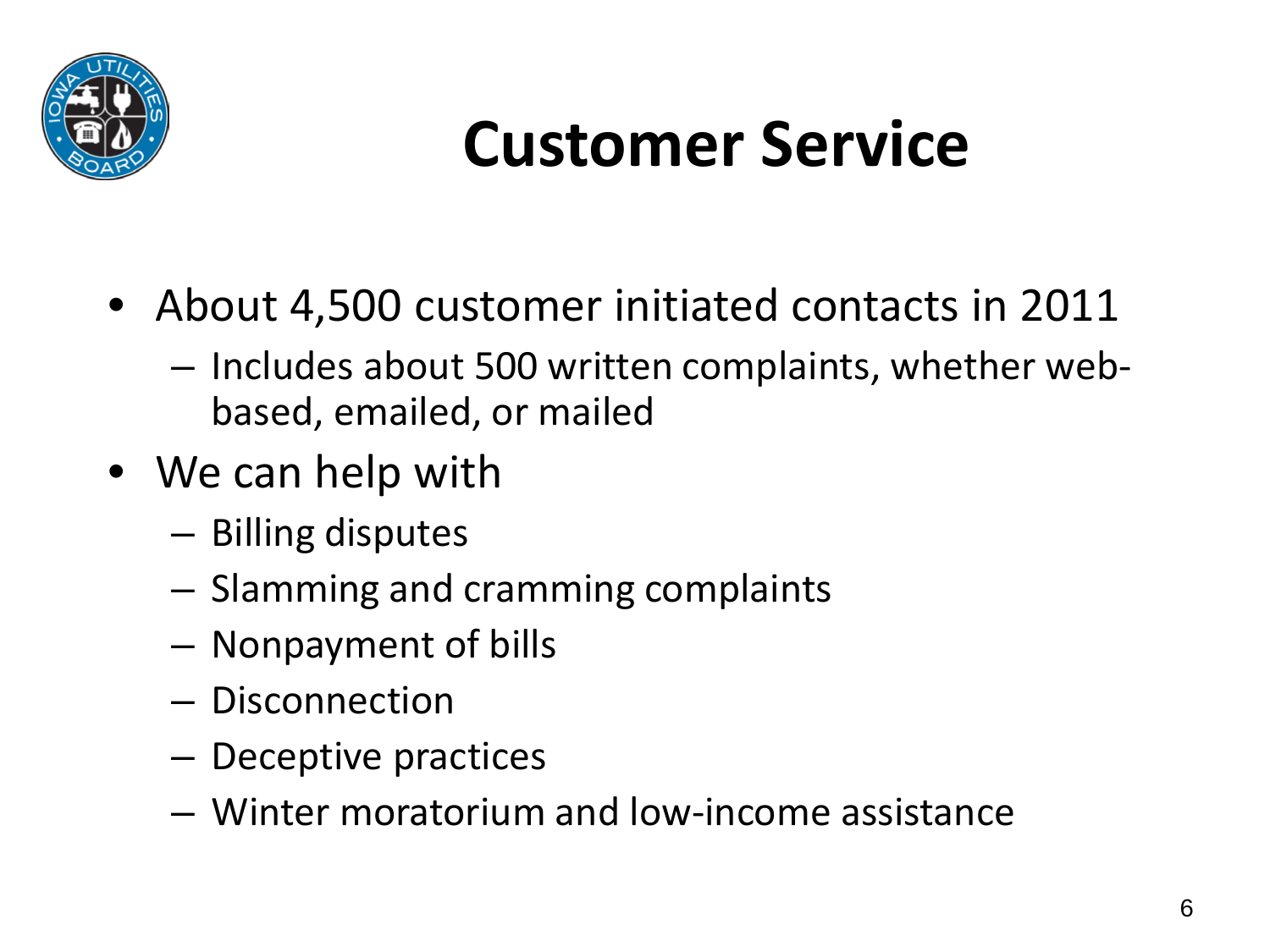

### **IUB Management Efficiency**

- 2009 Transmission Kaizen
	- − 2011 Awardee Iowa Business Council's Iowa Partners in Efficiency Award
- 2010 Customer Service Kaizen
	- − Reduced steps in complaint handling by 36 percent
- Moving to electronic payment system for assessments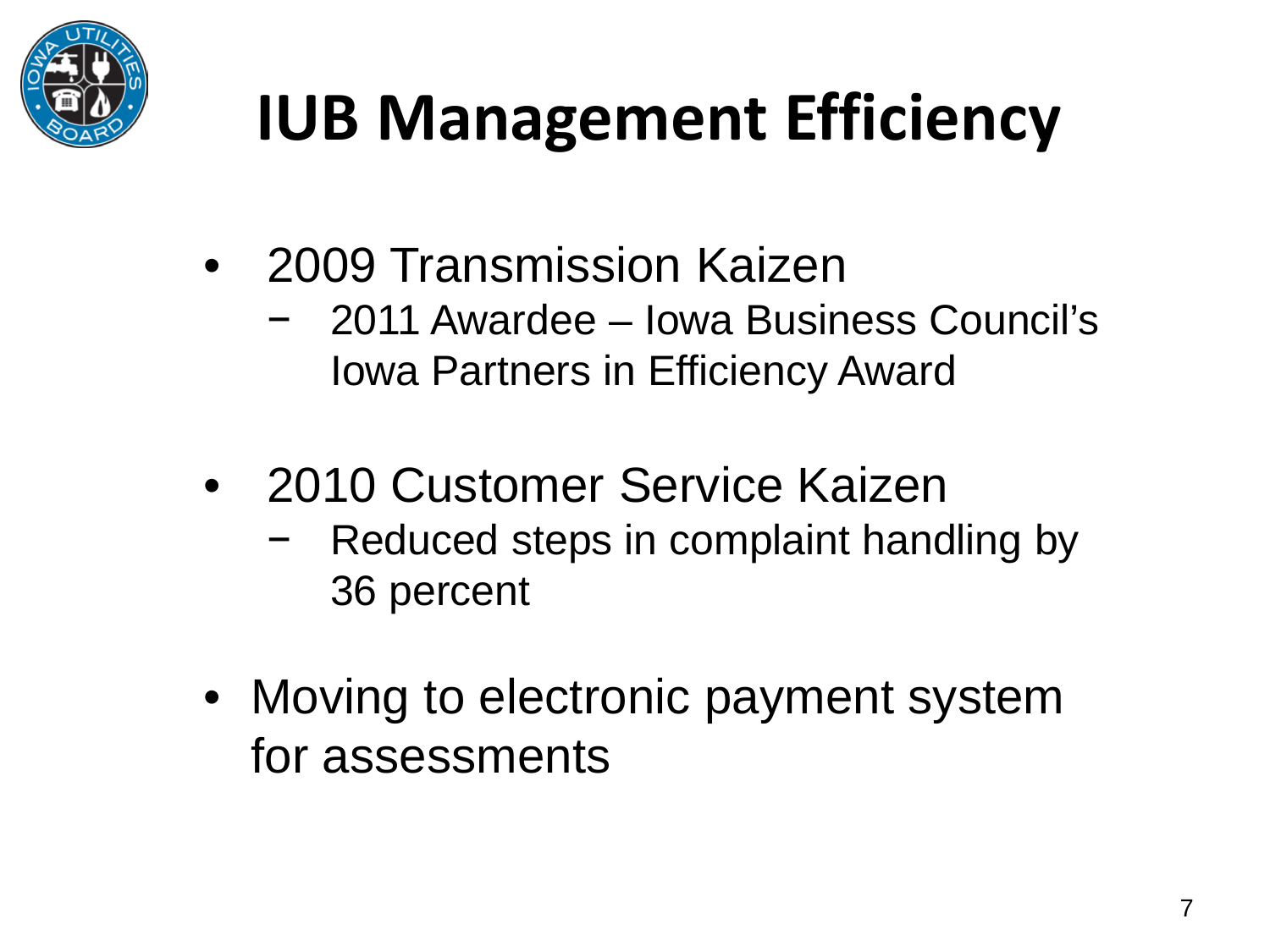

#### **Budget and Staffing FY2008 - FY2013**

|                | Appropriation<br>(Millions) | <b>FTEs</b> |
|----------------|-----------------------------|-------------|
| <b>FY 2008</b> | \$7.57                      | 70          |
| <b>FY 2009</b> | \$7.79                      | 68          |
| <b>FY 2010</b> | \$7.79                      | 67          |
| FY 2011        | \$8.17                      | 68          |
| FY 2012        | \$8.17                      | 64          |
| FY 2013        | \$8.17                      | 64          |

Note: IUB budget is not a General Fund appropriation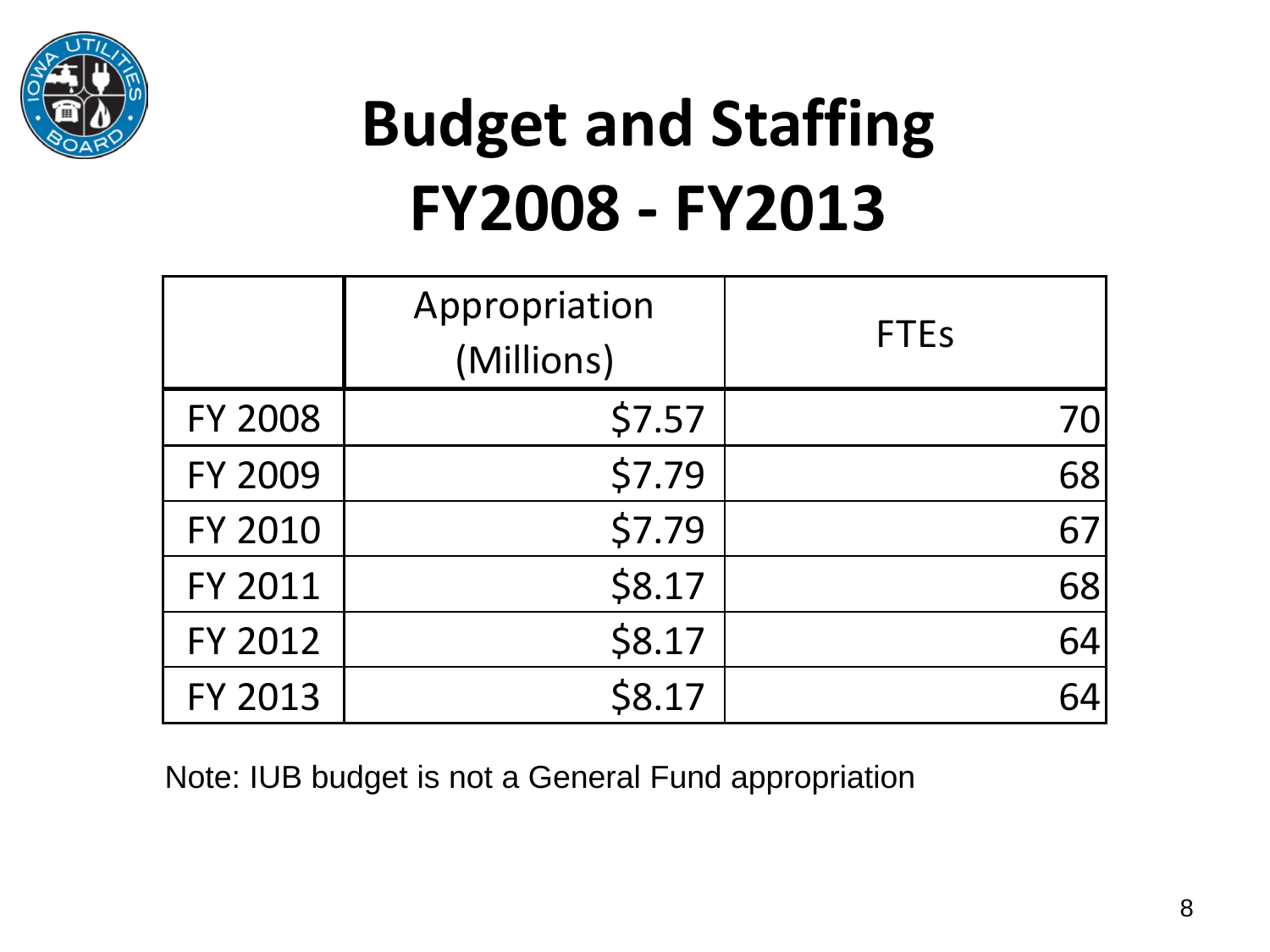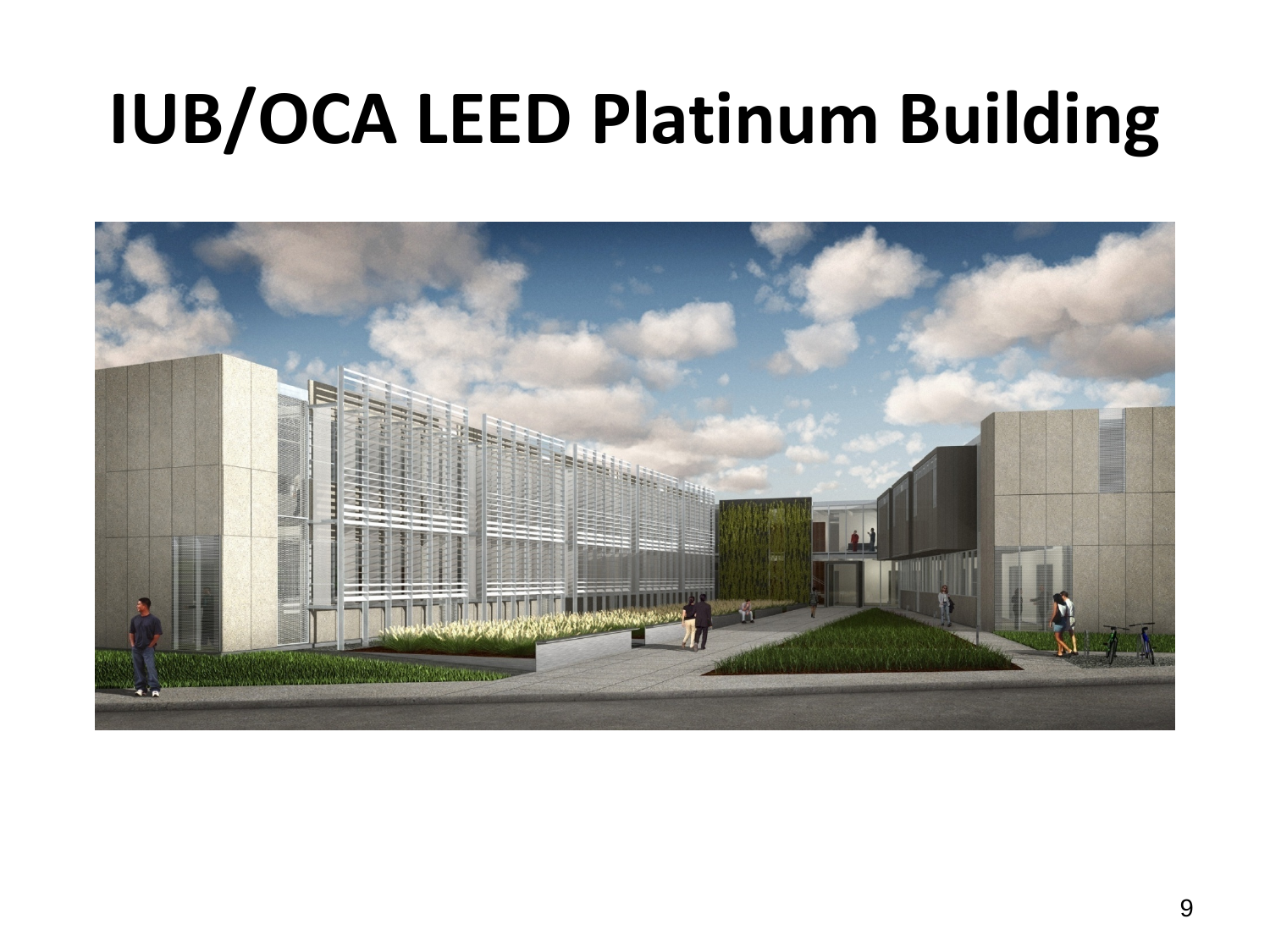- Project was constructed on budget of \$9.8M.
- The State of Iowa has an asset at no General Fund cost. The Iowa Utilities Board and Office of Consumer Advocate pay the debt service cost instead of rent.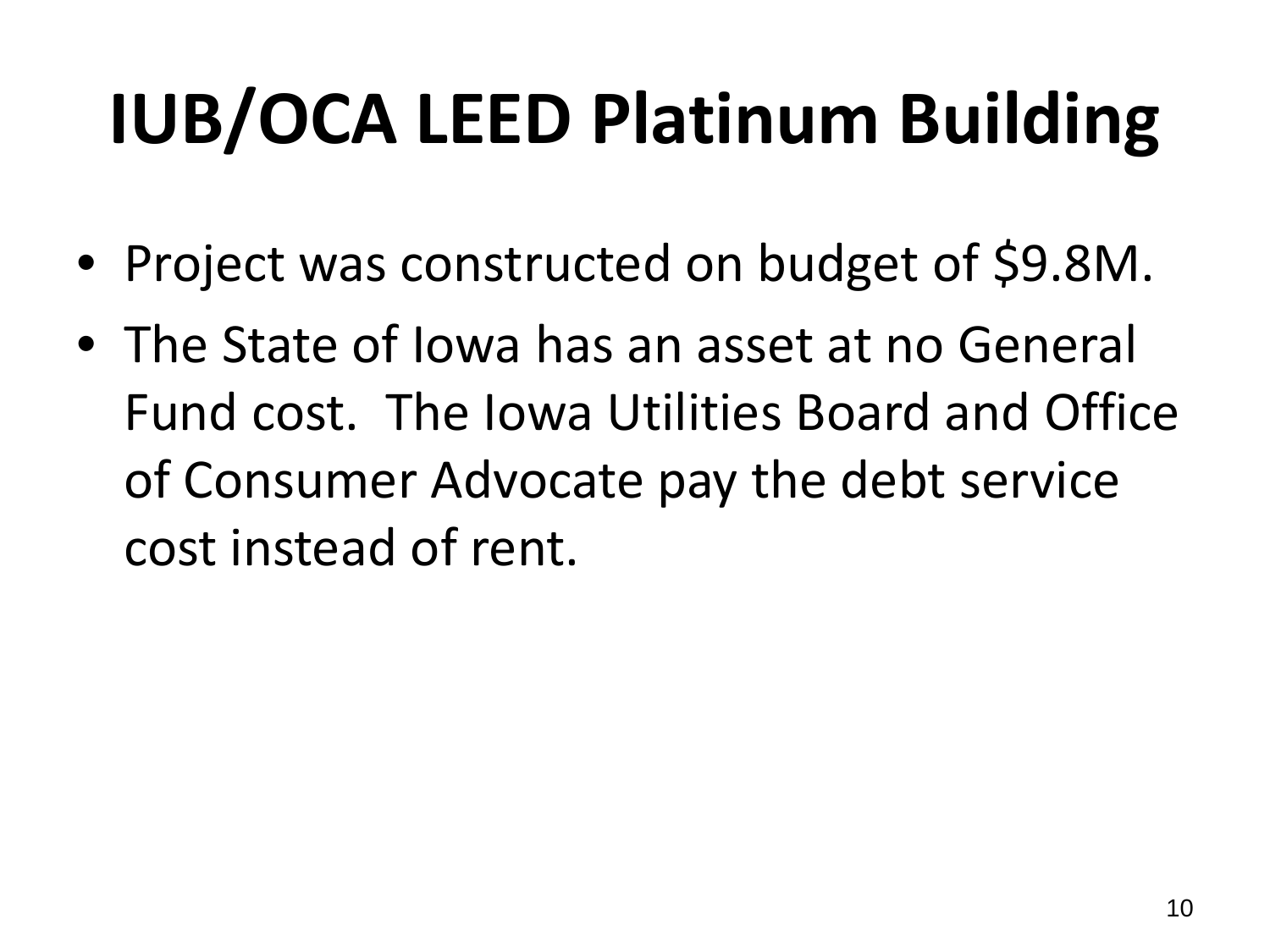- Energy Savings exceed aggressive goal. Compared to building built to code:
	- 68% overall reduction in energy consumption
	- With 43.2 KW photovoltaic array, 71% reduction in purchased power
- At lowa's average commercial rate of 8.37 cents/kWh, energy savings would add up to \$54,200 annually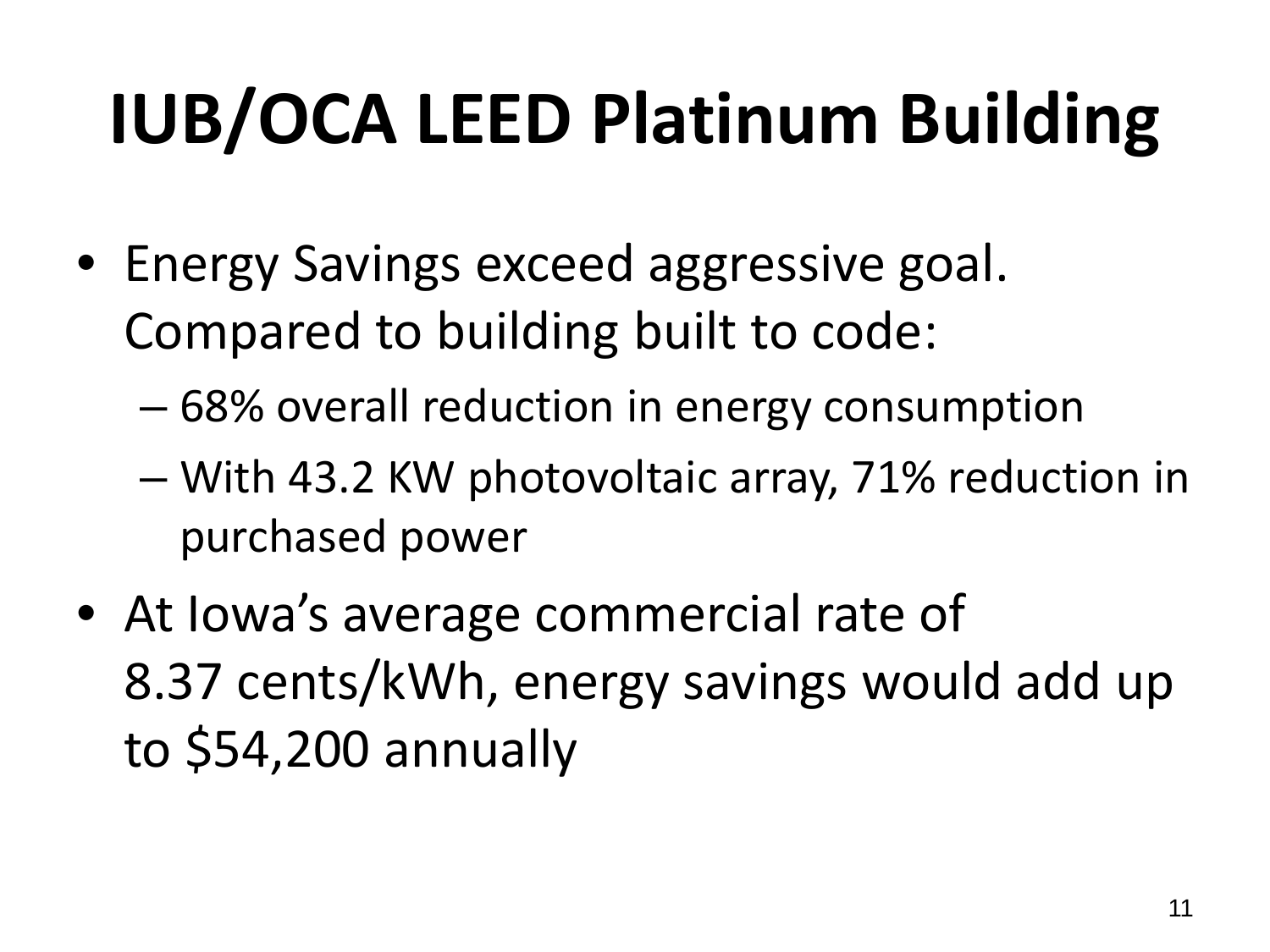- Numerous awards, including:
	- 2012 Top Ten Green Building Award American Institute of Architects (AIA) Committee on the Environment (COTE)
	- AIA Central States Region Merit Award
	- AIA Iowa Merit Award
	- AIA Kansas Merit Award
	- AIA Kansas City Merit Award
	- Built Environment Award Des Moines' Environmental Impact Awards